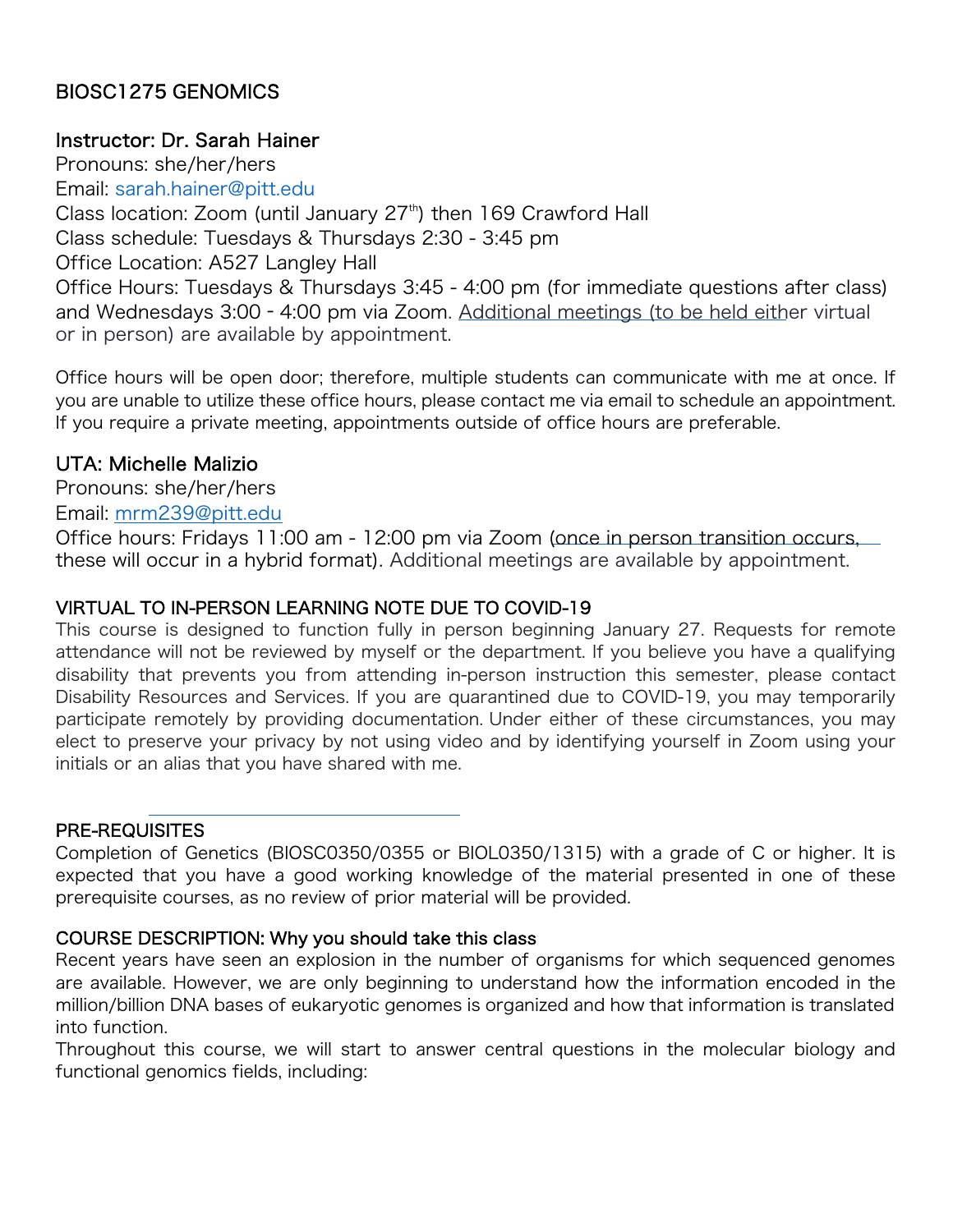- Given that only ~2% of the genome encodes for proteins, what is the function of the rest of the genome?

- What is the flow of information in the cell that controls gene function and activity?
- Which experimental approaches allow us to tackle these questions?
- How are advances in genomics helping to advance targeted medical care?

In addition, we will work together on developing the critical thinking and communication skills that are fundamental to become creative and productive professionals. Classes will integrate lectures, interactive discussions about these topics, and analysis of research papers.

### OBJECTIVES: How this class will contribute to your development

This course will help you acquire a conceptual and experimental framework to comprehend central challenges in molecular biology and genomics and apply them in creative ways to solve original problems. By the end of this course you will be able to:

- Identify the principles underlying gene regulation in eukaryotes, the flow of information in the cell, and how it is encoded in the genome;

- Be proficient in genomics techniques, their applications, and their limitations;
- Integrate key concepts in molecular biology and functional genomics into solving problems;
- Critically analyze research articles, interpret data, and propose novel experiments;
- Investigate new topics independently and apply key concepts; and
- Clearly and effectively communicate ideas and results both orally and in writing.

## CLASS FORMAT: How the class will be organized

Until January 27, this will be a synchronous virtual class, held via Zoom. All classes will be recorded and posted as quickly as possible for student viewing.

Please mute your microphone but feel free to leave your camera on (or off, as preferred).

During class, if you have a question, please unmute your microphone and ask. Alternatively, there is a chat box where you can type your questions (and I will try to respond as soon as possible, but certainly by the end of class). Finally, this can be joined either on a computer or on your cell phone. On January 27<sup>th</sup> and beyond, classes are scheduled to be held in person, in Crawford 169. Each class period will integrate lecture and discussion.

Background reading (according to the schedule below) will be required prior to the class, some of which will be evaluated through short quizzes (to be taken prior to class). Classes will consist of lectures which will cover key topics (30-45 min), in-class discussions, and paper discussions.

## INCLUSIVE AND EQUITABLE ENVIRONMENT

I am committed to fostering inclusivity in our pursuit of scientific knowledge and instruction. To this end, I encourage an environment of collaboration, open communication, and trust, which welcomes diversity and respects differences of opinion. It is these principles that allow us to discover new ways of thinking and behaving which lead to innovative ideas and academic success.

## INSTRUCTOR COMMITMENT

I am invested in your success — specifically your ability to succeed in this course. I will provide an environment that is intellectually stimulating, emotionally supportive, safe, equitable, and free of harassment. Regardless of your personal backgrounds, you can count on me to:

- Teach and mentor you by providing as much information and discussion as possible about the course subject matter;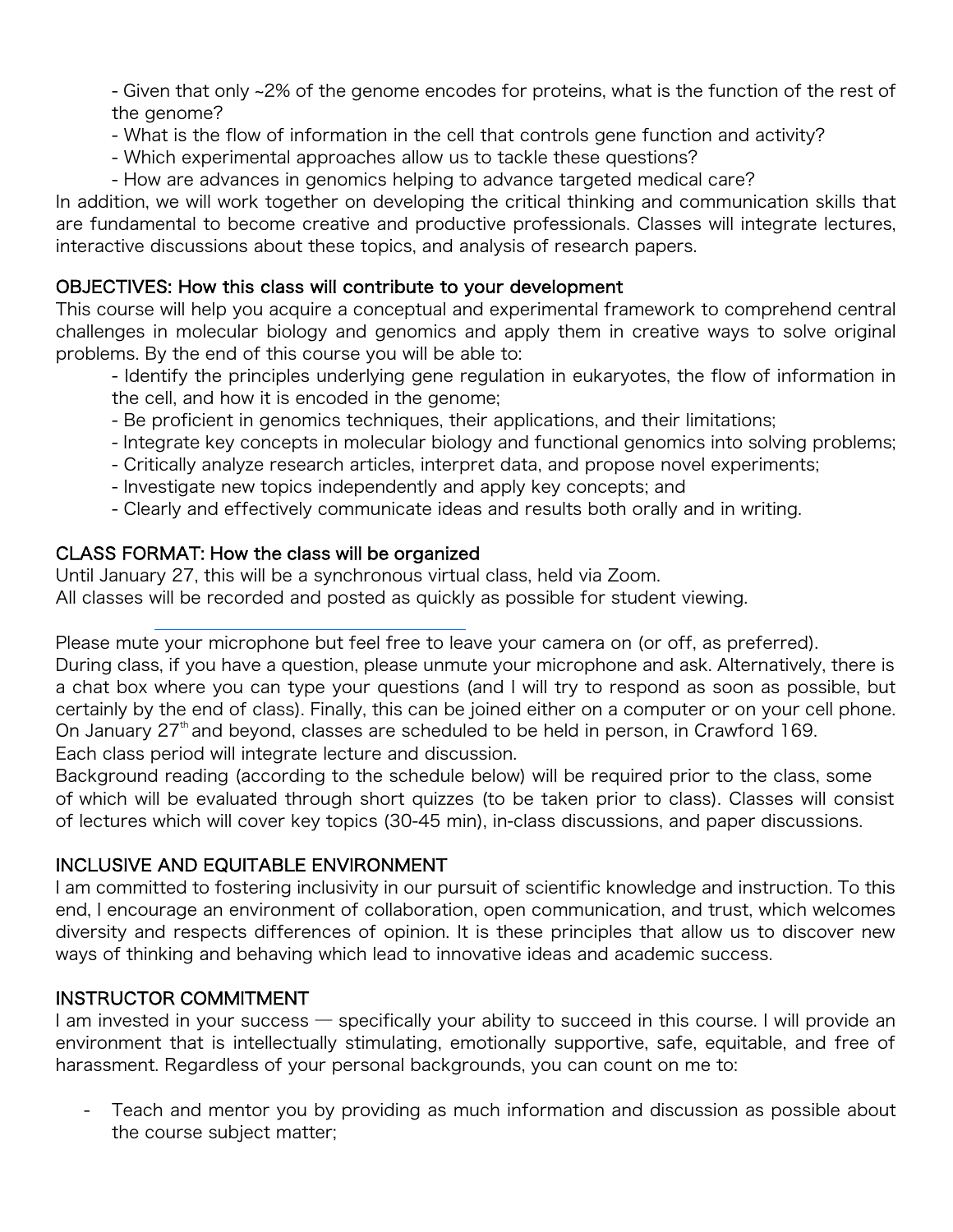- Tailor my teaching to this specific class and its enrolled students;
- Help you envision, implement, and communicate research;
- Foster an environment in which people are able to give and receive respectful, constructive feedback.

We all thrive when our environment is happy, comfortable, and supportive. If you have any questions or concerns, my door is always open. Please also come speak with me if you are having issues with individuals within the class or otherwise. I can help guide you to the appropriate resources to deal with this within the Department and University.

#### LETTERS OF RECOMMENDATION

If you have built a relationship with me through conversation within the classroom and office hours, you are welcome to request a letter of recommendation. I will only write a letter if I think it will be a strong letter. Therefore, if we have communicated minimally and/or if you are not doing well in this course, I will not be able to write a letter. If I am able to write you a letter, please make the request a minimum of three weeks prior to the letter due date. In addition, please send me the following documents along with your request via email:

- A link to the application/job/fellowship description
- Your CV/resume
- A university transcript
- The letter due date in bold in the body of the email
- Any specific awards/accomplishments that you would like me to highlight in the letter

#### EMAIL COMMUNICATION POLICY

Each student is issued a University email address (username@pitt.edu) upon admittance. This email address may be used by the University for official communication with students. Students are expected to read email sent to this account on a regular basis. Failure to read and react to University communications in a timely manner does not absolve the student from knowing and complying with the content of the communications. The University provides an email forwarding service that allows students to read their email via other service providers. Students that choose to forward their email from their pitt.edu address to another address do so at their own risk. If email is lost as a result of forwarding, it does not absolve the student from responding to official communications sent to their University email address. The University's complete email communication policy can be viewed at https://www.as.pitt.edu/e-mail-communication-statement-syllabi.

#### RECORDING POLICY

To ensure the free and open discussion of ideas, students may not record classroom lectures, discussions, and/or activities without the advance written permission of the Instructor. Any such recording properly approved in advance can be used solely for the student's private use.

#### CANVAS

Canvas will be used to post course materials, including the syllabus, papers, lecture slides, and announcements.

#### LECTURE SLIDES

Slides will be posted on Canvas prior to each lecture. It is recommended that you take notes on these slides during lecture.

All handouts and Canvas postings by this instructor are the property of the University of Pittsburgh (unless otherwise stated) and are not for sale or dissemination outside of this class.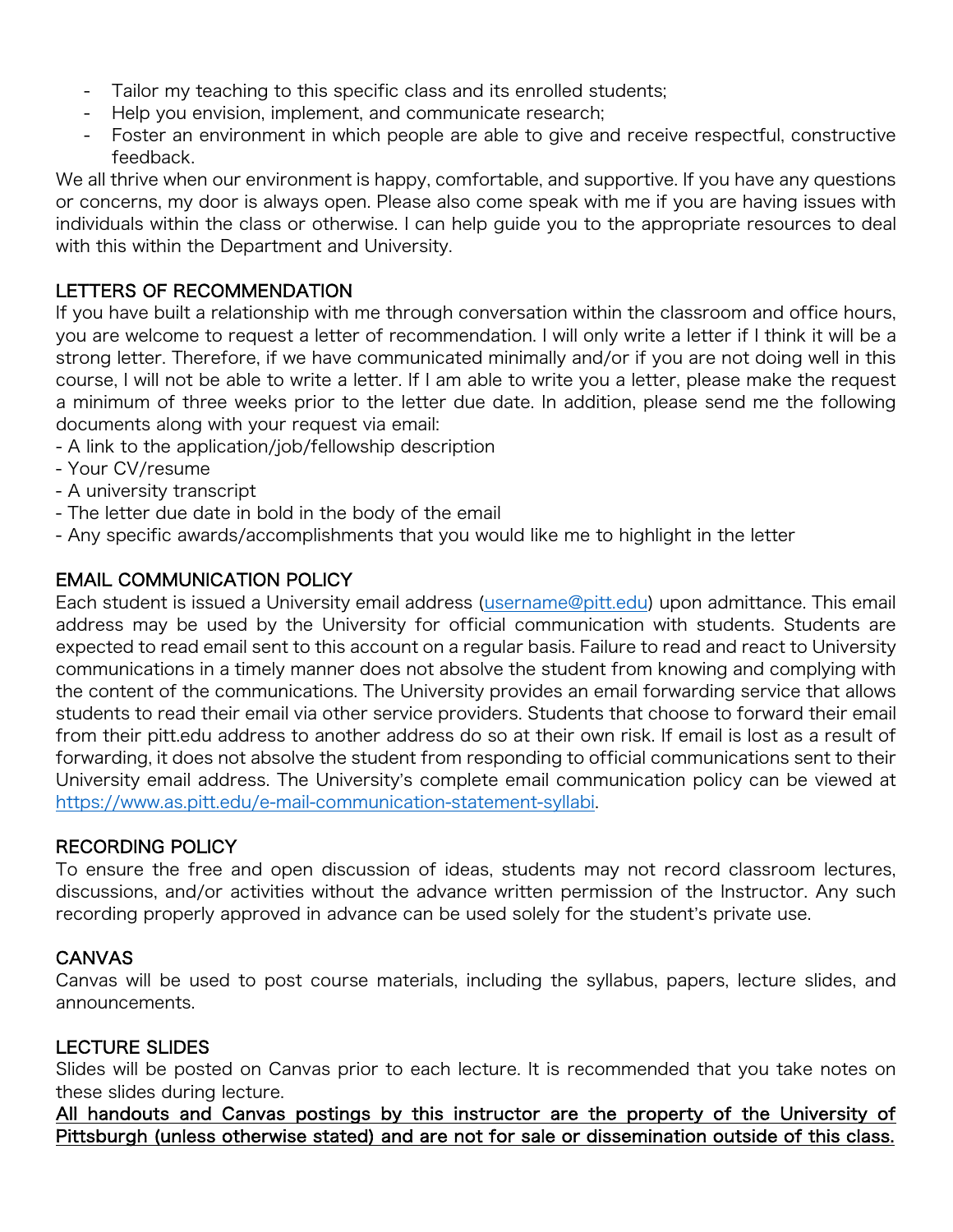### COURSE READINGS

There is no required textbook for this course. Readings for the course will include review articles and research papers that will be available on Canvas. Students should read these articles prior to the class for which they are assigned. To promote discussion, students should bring a printed copy or computer with digital copy of these texts to class.

### MAKE-UP POLICY

Make-up exams will only be provided if a legitimate excuse is given for missing an exam; specific arrangements should be made with the Instructor prior to the scheduled exam. A doctor's note is required for a medical excuse. There will be no make-ups for quizzes (due to the lowest score dropped), assignments, or paper presentations.

## ACADEMIC INTEGRITY

Students in this course are expected to comply with the University of Pittsburgh's Policy on Academic Integrity. Cheating/plagiarism will not be tolerated. Students suspected of violating the University of Pittsburgh Policy on Academic Integrity, noted below, will be required to participate in the outlined procedures as initiated by the Instructor. A minimum sanction of a zero score for the quiz, exam or assignment will be imposed. The full Academic Integrity policy is available https://www.as.pitt.edu/faculty/policies-and-procedures/academic-integrity-code. You may not use unauthorized materials during an exam or quiz, including notes, dictionaries, calculators, pagers, telephones, PDAs and any device that can connect to the internet. You must submit for grading only material that is written exclusively in your own words. Violation of the Academic Integrity Code requires the instructor to submit an Academic Integrity Violation Report to the Dean's Office.

## SEXUAL MISCONDUCT, REQUIRED REPORTING, AND TITLE IX

The University is committed to combatting sexual misconduct. As a result, you should know that University faculty and staff members are required to report any instances of sexual misconduct, including harassment and sexual violence, to the University's Title IX office so that the victim may be provided appropriate resources and support options. What this means is that as your professor, I am required to report any incidents of sexual misconduct that are directly reported to me, or of which I am somehow made aware.

There are two important exceptions to this requirement about which you should be aware:

- A list of the designated University employees who, as counselors and medical professionals, do not have this reporting responsibility and can maintain confidentiality, can be found here: https://www.diversity.pitt.edu/civil-rights-title-ix-compliance/make-report/informationresponsible-employees.
- An important exception to the reporting requirement exists for academic work. Disclosures about sexual misconduct that are shared as part of an academic project, classroom discussion, or course assignment, are not required to be disclosed to the University's Title IX office.

If you are the victim of sexual misconduct, Pitt encourages you to reach out to these resources: Title IX Office: 412-648-7860

SHARE @ the University Counseling Center: 412-648-7930 (8:30 am TO 5 pm Mon-Fri) and 412- 648-7856 (AFTER BUSINESS HOURS)

If you have a safety concern, please contact the University of Pittsburgh Police, 412-624-2121. Other reporting information is available here: https://www.diversity.pitt.edu/civil-rights-title-ixcompliance/make-report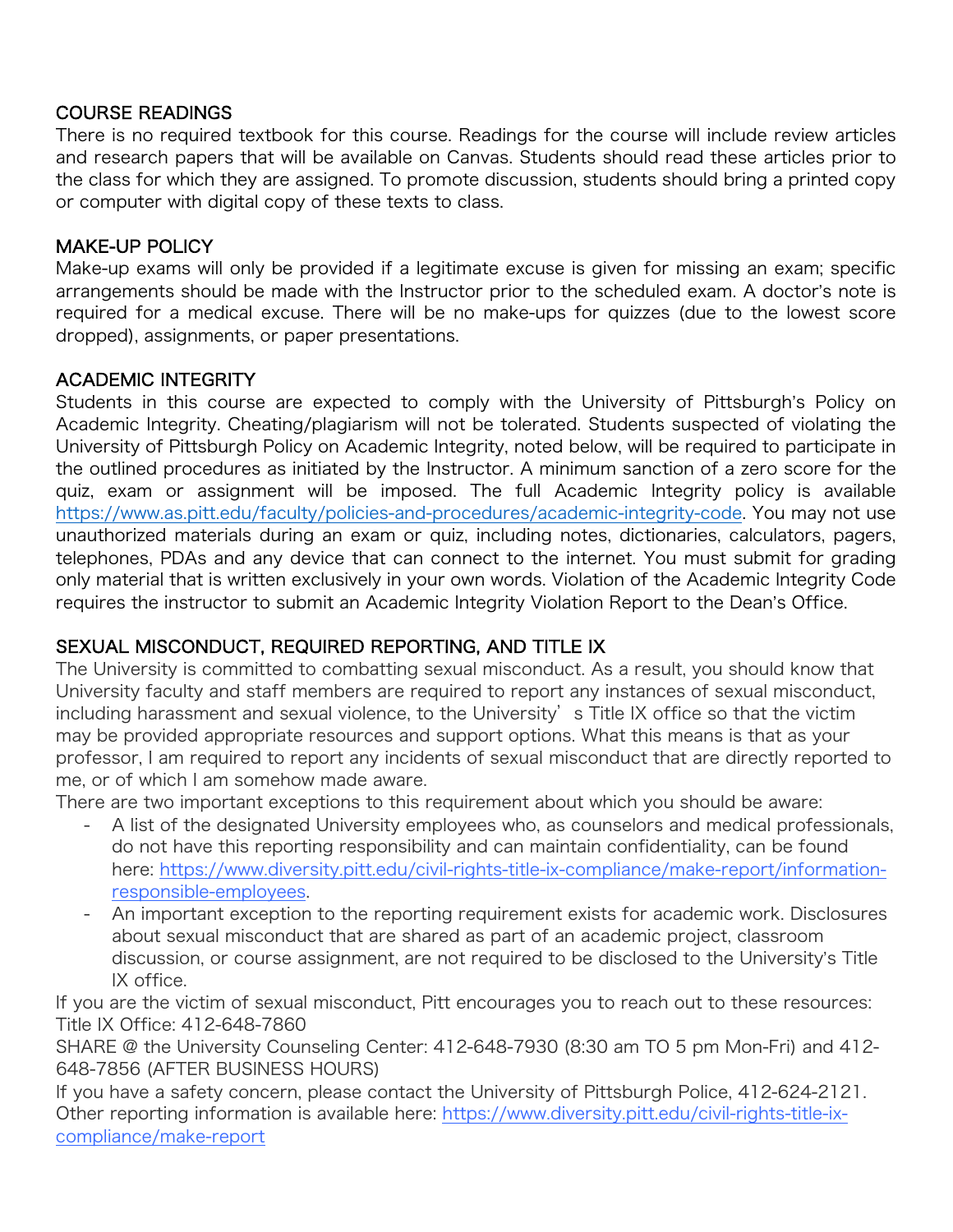### DISABILITY INCLUSIVE RESOURCES

If you have a disability or impairment for which you are or may be requesting an accommodation, you are encouraged to contact both your Instructor and the Office of Disability Resources and Services, 140 William Pitt Union, 412-648-7890/412-383-7355, as early as possible in the term. Disability Resources and Services will verify your disability and determine accommodations for this course. Additional information can be viewed at www.studentaffairs.pitt.edu/drsabout.

#### ASSESSMENTS: How will your learning progress be evaluated

The assessment of your progress will be evaluated in a variety of ways:

- Quizzes (50 points each, 25% total grade): Reading of assigned material prior to the classes will be evaluated by short quizzes, to be taken on Canvas. Six quizzes will be given as takehome assignments to be done INDEPENDENTLY, but with notes and papers, due on predefined dates. Each quiz will be posted on Canvas for a specified amount of time ~24-48 hours prior to the due date/time, and once opened you will have a defined amount of time to answer the questions (generally 1 hour). Therefore, I advise reading the paper prior to opening the quiz. The lowest quiz score will be dropped; no make-up quizzes will be offered as a result.
- Pre-class questions (100 points; 10% total grade): Questions to review previous lecture materials will be posted to Canvas. Due to the web format of this class, questions will be posted on Canvas (under Quizzes) ~24-48 hours prior to class and must be completed before class begins that day (even if the student is not in attendance). You are allowed to use your notes, but there is a time limit (scales with number of questions). 27 total pre-class question sets, each worth 4 points. The introduction survey counts as a pre-class question score. Two missed pre-class questions (or your two lowest scores) will be dropped; no make-up preclass questions will be offered as a result.
- Assignments (100 points each; 30% total grade): Assignments will be discussed before they are due. The first assignment (Assignment 1) involves examining and discussing genomic databases and their functionality. The second assignment (Assignment 2) will consist of designing a graphical abstract and highlights for a paper. The third assignment (Assignment 3) involves drawing out a technique. These assignments are due promptly on the date and time listed (prior to class on date listed). Assignments received after the described time on the date will receive reduced grades, scaled with the length of delay. Students will post assignments on Canvas for review and commenting by other students. Rubrics are included on Canvas for clarity in grading.
- Review of Assignments (100 points; 10% of total grade): Each student must review 20 assignments by other students. Each student will review 10 classmates assignments for Assignment 1, 10 classmates assignments for Assignment 2, and 5 classmates assignments for Assignment 3. Students should provide a minimum of 2 comments (positive or critical) to students regarding their assignment, and this should be posted on Canvas. 4 points for each assignment reviewed, and points will only be given if 2 thorough and thoughtful comments are made. Review of classmate assignments are all due prior to class on the listed date.
- Exams (125 points each; 25% total grade): Two exams (one midterm and one final) will integrate problem solving and evaluation of key concepts.

#### **Assignments**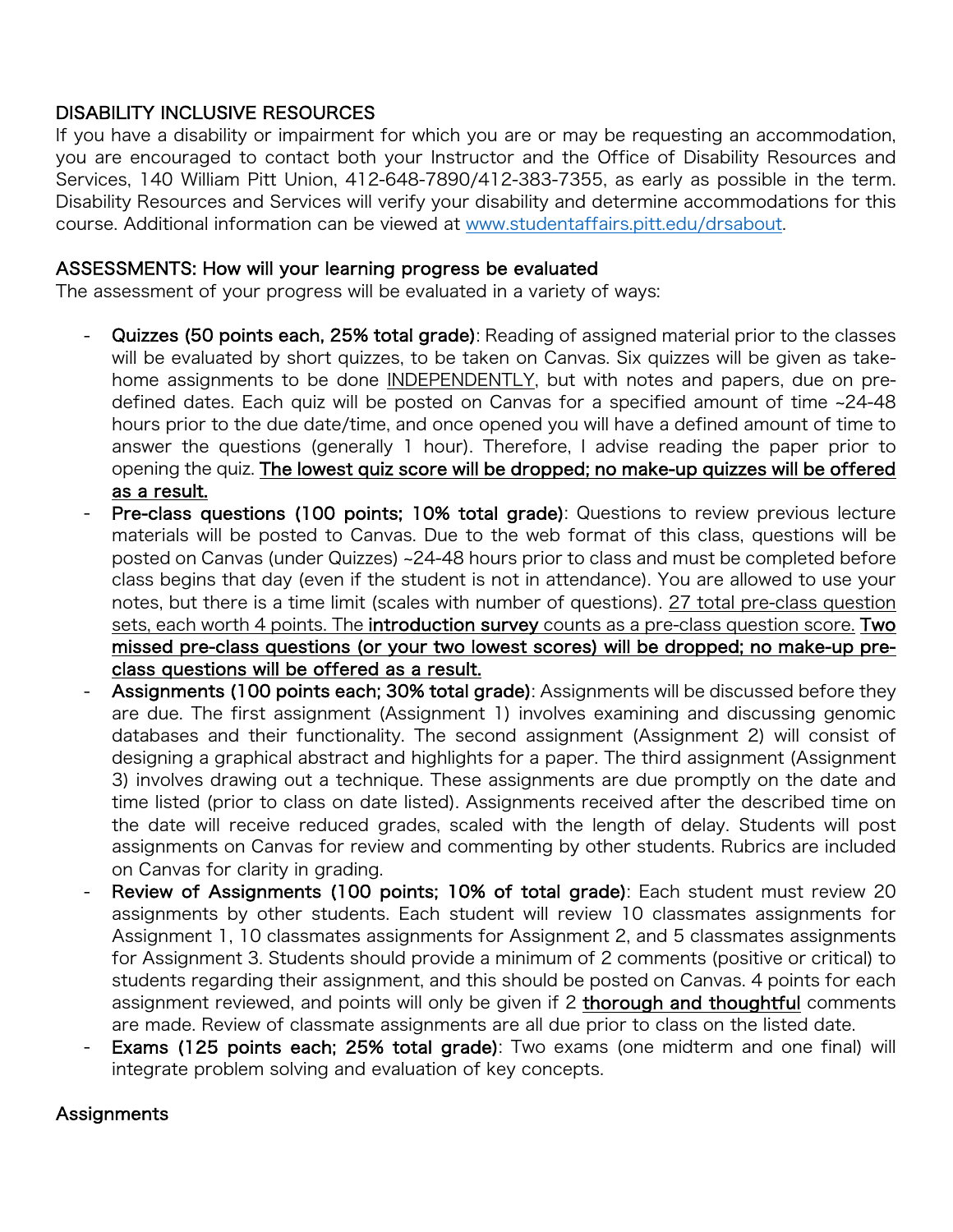1) A database related to functional genomics will be given to each student prior to the assignment. Gather and present information about this database. Students should make a single Powerpoint slide and record a ~2-3-minute presentation of themselves discussing the website (purpose for the website, using the website, etc). Assignment 1 is due 10 February 2021, uploaded to Canvas before class.

2) Develop a graphical abstract and four ~85-character (spaces not included) highlights for a previously discussed paper (of the students/groups choosing) according to the guidelines provided by the journal *Cell* (Graphical abstract, highlights and summary). Notably, you should MAKE the figures (using Powerpoint, Illustrator, BioRender, or any other method) and not copy premade figures or images from the paper (or other resource). You are permitted to discuss these assignments with classmates; however, work partners/groups should be noted on the top of the assignment and final documents should be written in your own words with independent graphics generated. Each student must submit their own assignment, not together with a group or partner. Assignment 2 is due 1 March 2021, uploaded to Canvas before class.

3) Draw a technique. Draw out any genome-wide method we have discussed in class (ex: ATACseq, ChIP-seq, CUT&RUN, RNA-seq, etc). You should include a BRIEF (~20-150 word) legend to describe the figure. Notably, you should MAKE the figures (using PowerPoint, Illustrator, BioRender, or any other method) and not copy premade figures or images from the paper (or other resource). You are permitted to discuss these assignments with classmates; however, work partners/groups should be noted on the top of the assignment and final documents should be written in your own words with independent graphics generated. Each student must submit their own assignment, not together with a group or partner. Assignment 2 is due 5 April 2021, uploaded to Canvas before class.

## **SCHEDULE**

This schedule is flexible. It may be modified throughout the semester. Quiz dates, exam dates, and assignment dates will NOT be altered.

| <b>Class</b>    | Topic                    | Prior activity                     | In-class      |
|-----------------|--------------------------|------------------------------------|---------------|
|                 |                          |                                    | activity      |
| Tuesday         | How are eukaryotic       | 2022<br>14<br>Survey<br>due<br>Jan | Introduction, |
| 11 January 2022 | genomes organized?       | (https://forms.gle/hmgWASjDn       | Getting to    |
|                 |                          | 5aP4XYVA)                          | know you,     |
|                 |                          |                                    | Lecture 1     |
| Thursday        | How are eukaryotic       | Read: Paper 1 (textbook            | Lecture 2     |
| 13 January 2022 | genomes organized        | Chapter 6)                         |               |
|                 | (continued)?             | Pre-class questions due prior      |               |
|                 |                          | to class                           |               |
| Tuesday         | Genome sequencing        | Read: Paper 2                      | Lecture 3     |
| 18 January 2022 | technologies             | Pre-class questions due prior to   |               |
|                 |                          | class                              |               |
| Thursday        | Genome sequencing        | Read: Papers 3                     | Lecture 4     |
| 20 January 2022 | technologies (continued) | Pre-class questions due prior      |               |
|                 |                          | to class                           |               |
|                 |                          | Quiz 1 [on paper 3], due prior     |               |
|                 |                          | to class                           |               |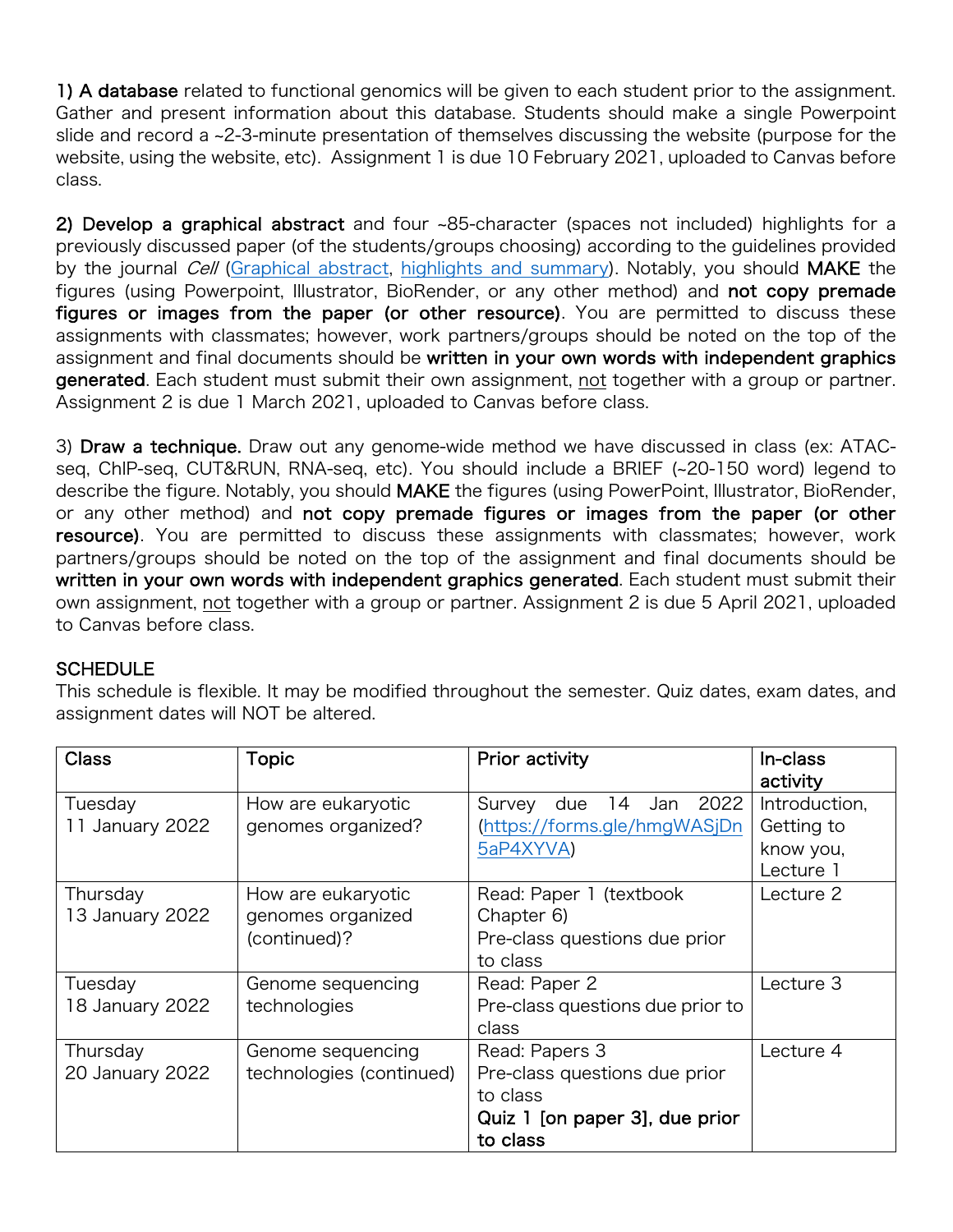| Add/drop period ends 21 January 2022 |                         |                                                 |                |  |  |  |
|--------------------------------------|-------------------------|-------------------------------------------------|----------------|--|--|--|
| Tuesday                              | Recombination           | Read: Paper 4                                   | Lecture 5      |  |  |  |
| 25 January 2022                      | systems/genome editing  | Pre-class questions due prior to<br>class       |                |  |  |  |
| Thursday                             | Genome editing          | Read: Paper 5                                   | Lecture 6      |  |  |  |
| 27 January 2022                      |                         | Pre-class questions due prior to                |                |  |  |  |
|                                      |                         | class                                           |                |  |  |  |
|                                      |                         | Quiz 2 [on paper 5], due prior                  |                |  |  |  |
|                                      |                         | to class                                        |                |  |  |  |
| Tuesday                              | Genome-wide             | Read: Paper 6                                   | Lecture 7,     |  |  |  |
| 1 February 2022                      | association studies     | Pre-class questions due prior to                | <b>Discuss</b> |  |  |  |
|                                      | (GWAS)                  | class                                           | assignment 1   |  |  |  |
| Thursday                             | GWAS (continued)        | Read: Paper 7                                   | Lecture 8      |  |  |  |
| 3 February 2022                      |                         | Pre-class questions due prior                   |                |  |  |  |
|                                      |                         | to class                                        |                |  |  |  |
|                                      |                         | Quiz 3 [on paper 7], due prior                  |                |  |  |  |
|                                      |                         | to class                                        |                |  |  |  |
| Tuesday                              | <b>Biological Data</b>  | Pre-class questions due prior to                | Lecture 9,     |  |  |  |
| 8 February 2022                      |                         | class                                           | <b>Discuss</b> |  |  |  |
|                                      |                         |                                                 | assignment 1   |  |  |  |
|                                      |                         |                                                 | (again)        |  |  |  |
| Thursday                             | Making figures          | Pre-class questions due prior                   | Lecture 10,    |  |  |  |
| 10 February 2022                     |                         | to class                                        | <b>Discuss</b> |  |  |  |
|                                      |                         | Assignment 1 due prior to<br>class              | assignment 2   |  |  |  |
| Tuesday                              | How can we measure      | Read: Papers 8 & 9                              | Lecture 11     |  |  |  |
| 15 February 2022                     | gene expression?        | Pre-class questions due prior                   |                |  |  |  |
|                                      |                         | to class                                        |                |  |  |  |
| Thursday                             | How can we measure      | Read: Papers 10 & 11                            | Lecture 12     |  |  |  |
| 17 February 2022                     | gene expression (single | Pre-class questions due prior                   |                |  |  |  |
|                                      | cells)?                 | to class                                        |                |  |  |  |
|                                      |                         | Reviews of Assignment 1 due                     |                |  |  |  |
| Tuesday                              | Single cell RNAseq      | prior to class<br>Pre-class questions due prior | Lecture 13     |  |  |  |
| 22 February 2022                     | (con't)                 | to class                                        | <b>Discuss</b> |  |  |  |
|                                      |                         |                                                 | assignment 2   |  |  |  |
| Thursday                             | Exam 1                  |                                                 |                |  |  |  |
| 24 February 2022                     |                         |                                                 |                |  |  |  |
| Tuesday                              | Nascent RNA-seq         | Read: Paper 12                                  | Lecture 14     |  |  |  |
| 1 March 2022                         |                         | Pre-class questions due prior                   |                |  |  |  |
|                                      |                         | to class                                        |                |  |  |  |
|                                      |                         | Assignment 2 due prior to                       |                |  |  |  |
|                                      |                         | class                                           |                |  |  |  |
| Thursday                             | Comparative             | Read: Paper 13                                  | Lecture 15     |  |  |  |
| 3 March 2022                         | transcriptomics         | Pre-class questions due prior                   |                |  |  |  |
|                                      |                         | to class                                        |                |  |  |  |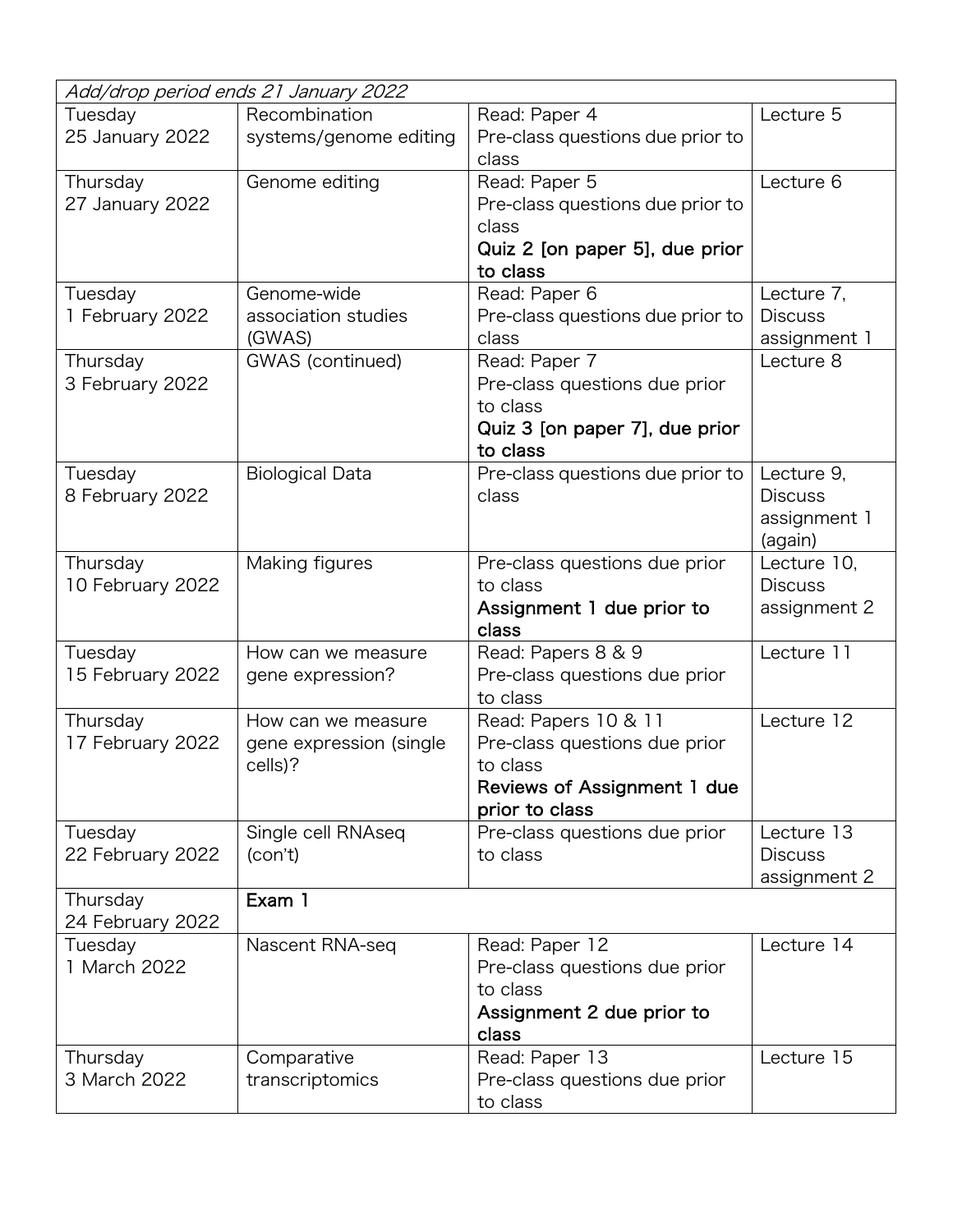|                                            |                                                  | Quiz 4 [on paper 13, due<br>prior to class]                                                                         |                                               |  |  |  |
|--------------------------------------------|--------------------------------------------------|---------------------------------------------------------------------------------------------------------------------|-----------------------------------------------|--|--|--|
| Spring Break, no class 8 March or 10 March |                                                  |                                                                                                                     |                                               |  |  |  |
| Tuesday<br>15 March 2022                   | How is gene expression<br>regulated?             | Read: Paper 14<br>Pre-class questions due prior<br>to class<br><b>Reviews of Assignment 2 due</b><br>prior to class | Lecture 16                                    |  |  |  |
| Thursday<br>17 March 2022                  | How is gene expression<br>regulated (continued)? | Read: Paper 15<br>Pre-class questions due prior<br>to class                                                         | Lecture 17                                    |  |  |  |
| Tuesday<br>22 March 2022                   | Transcription factors                            | Read: Papers 16 & 17<br>Pre-class questions due prior to<br>class                                                   | Lecture 18.<br><b>Discuss</b><br>assignment 3 |  |  |  |
| Thursday<br>24 March 2022                  | Epigenomics                                      | Read: Paper 18<br>Pre-class questions due prior<br>to class                                                         | Lecture 19                                    |  |  |  |
| Tuesday<br>29 March 2022                   | Epigenomics (continued)                          | Pre-class questions due prior to<br>class                                                                           | Lecture 20                                    |  |  |  |
| Thursday<br>31 March 2022                  | Single cell Epigenomics                          | Read: Paper 19 & 20<br>Pre-class questions due prior<br>to class<br>Quiz 5 [on paper 20, due<br>prior to class]     | Lecture 21                                    |  |  |  |
| Tuesday<br>5 April 2022                    | High-order Chromatin<br>organization             | Read: Paper 21<br>Pre-class questions due prior to<br>class<br>Assignment 3 due prior to<br>class                   | Lecture 22                                    |  |  |  |
| Thursday<br>7 April 2022                   | Metagenomics                                     | Read: Paper 22<br>Pre-class questions due prior to<br>class                                                         | Lecture 23                                    |  |  |  |
| Tuesday<br>12 April 2022                   | Precision medicine                               | Read: Paper 23<br>Pre-class questions due prior<br>to class<br>Reviews of Assignment 3 due<br>prior to class        | Lecture 24                                    |  |  |  |
| Thursday<br>14 April 2022                  | Bias in genomics                                 | Read: Paper 24<br>Pre-class questions due prior to<br>class<br>Quiz 6 [on Paper 24, due<br>prior to class]          | Lecture 25                                    |  |  |  |
| Tuesday<br>19 April 2022                   | Engineering a Genome                             | Read: Paper 25<br>Pre-class questions due prior to<br>class                                                         | Lecture 26                                    |  |  |  |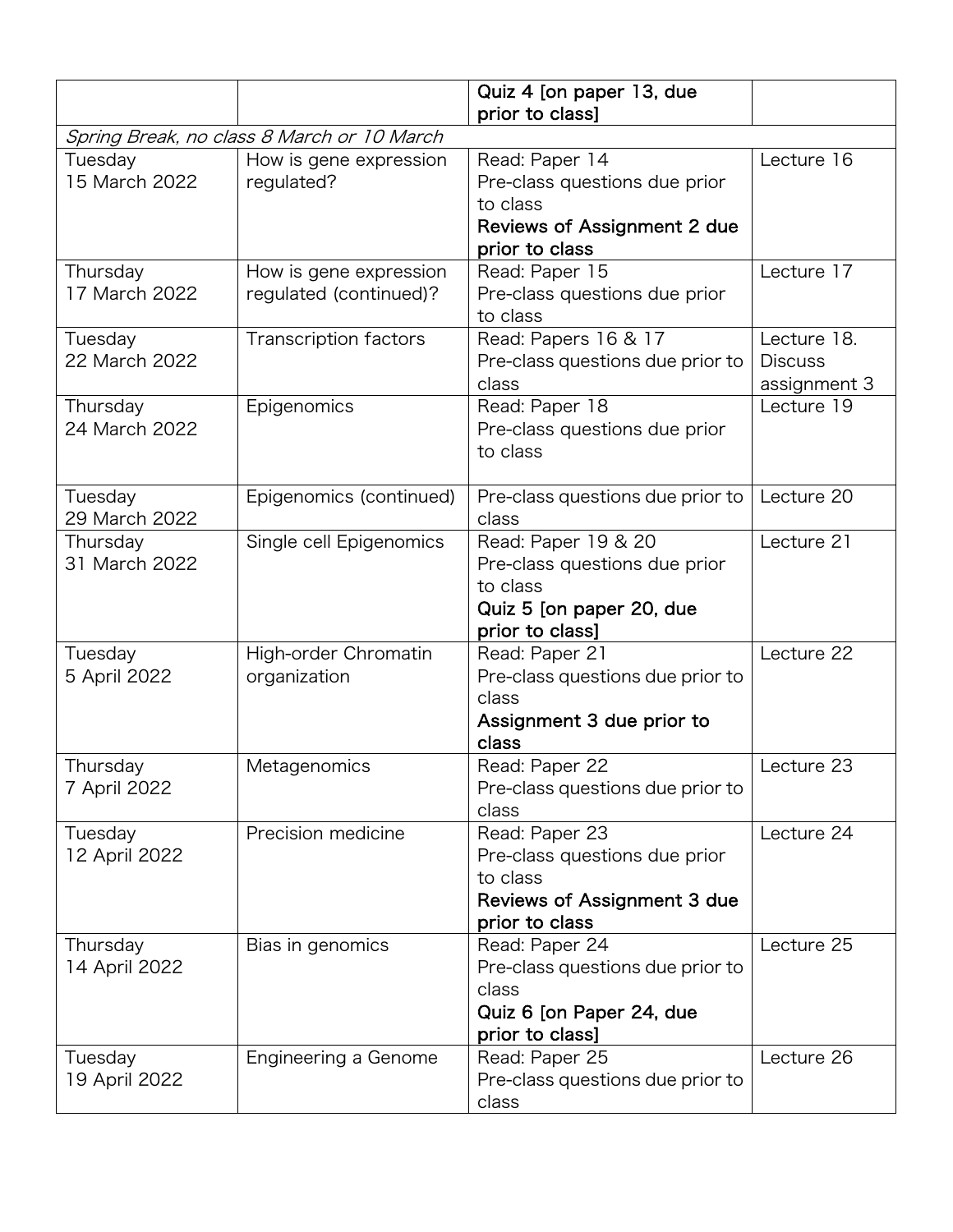| <b>I</b> hursday | Catch up/Review Session   Pre-class questions due prior to |  |
|------------------|------------------------------------------------------------|--|
| 21 April 2022    | class                                                      |  |

### **ARTICLES**

All articles are posted on Canvas. To promote discussion and understanding of lecture material, please read the articles prior to class.

- 1) Lewin's Genes XI. Chapter 6: Genome sequences and gene numbers. Krebs J, Goldstein E, Kilpatrick S \*This textbook may be useful for review of basic molecular biology
- 2) Coming of age: ten years of next-generation sequencing technologies. Goodwin S, McPherson JD, McCombie WR. Nat Rev Genet. 2016 May 17;17(6):333-51
- 3) Accurate whole human genome sequencing using reversible terminator chemistry. Bentley DR, et al. Nature. 2008 Nov 6;456(7218):53-9
- 4) A guide to genome engineering with programmable nucleases. Kim H, Kim JS. Nat Rev Genet. 2014 May;15(5):321-34
	- a. Optional additional reading: The next generation of CRISPR-Cas technologies and applications. Pickar-Oliver A, Gersbach CA. Nature Reviews. 2019 August;20
- 5) Prioritization of cancer therapeutic targets using CRISPR-Cas9 screens. Behan FM, et al. Nature. 2019 April; 568:511-16
- 6) Benefits and limitations of genome-wide association studies. Tam V, et al. Nature Reviews Genetics. 2019 August; 20:467-84
	- a. Optional: Human genome sequencing in health and disease. Gonzaga-Jauregui C, Lupski JR, Gibbs RA. Annu Rev Med. 2012;63:35-61
- 7) Genome-wide association study identifies 30 loci associated with bipolar disorder. Bellivier F, et al. Nature Genetics. 2019 May; 51:793-803
- 8) Transcriptomic Technologies. Lowe R, et al. PLoS Computational Biology. 2017 May 18.
- 9) RNA sequencing: the teenage years. Stark R, Grzelak M, Hadfield J. Nature Reviews Genetiics. 2019 November; 20:631-656
- 10) Single cell transcriptomics comes of age. Aldridge S and Teichmann SA. Nature Communications. 2020; 11:4307
- 11) Beyond bulk: a review of single cell transcriptomics methodologies and applications. Kulkarni A, Anderson AG, Merullo DP, Konopka G. Current Opinion in Biotechnology. 2019; 58:129-136.
- 12) Nascent RNA analyses: tracking transcription and its regulation. Wissink, EM, et al. Nature Reviews Genetics. 2019 August 9; 20:705-723
- 13) Comparative transcriptomics in human and mouse. Breschi A, Gingeras TR, Guigo R. Nature Reviews Genetics. 2017 July; 18:425-40
- 14) Eukaryotic core promoters and the functional basis of transcription initiation. Haberle V and Stark A. Nature Reviews Molecular Biology. 2018 October; 19:621-637
- 15) Evaluating Enhancer Function and Transcription. Field A, Adelman K. Annual Review of Biochemistry. 2020 March; 15:25
	- a. Optional additional reading: Determinants of enhancer and promoter activities of regulatory elements. Andersson R, Sandelin A. Nature Reviews Genetics. 2019
- 16) Transcription factor-DNA binding: beyond binding site motifs. Inukai S, Kock KH, Bulyk ML. Curr Opin Genet Dev. 2017 Apr;43:110-119